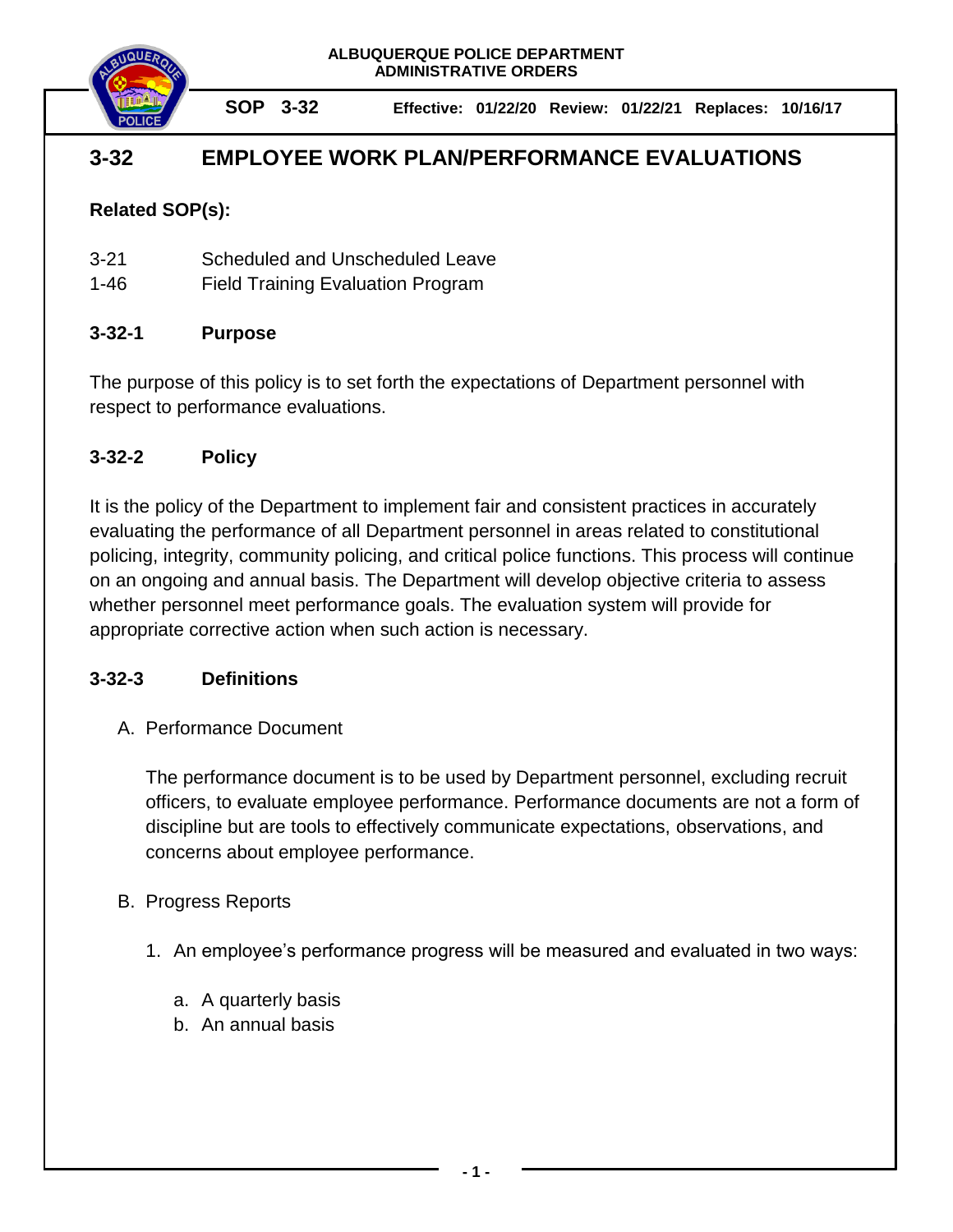**SOP 3-32 Effective: 01/22/20 Review: 01/22/21 Replaces: 10/16/17**

### **3-32-4 Rules and Procedures**

- A. Personnel Performance Evaluation System (Employee Work Plan)
	- 1. All supervisory personnel will use a performance appraisal system, based on a standardized Department template, to assist in evaluating the work of supervised employees.
	- 2. Each full-time employee, with the exception of personnel in on-the-job training status, will meet quarterly with his or her direct supervisor to evaluate progress in meeting performance and career goals.
	- 3. Performance documents will relate to and be guided by:
		- a. Department Mission and Vision Statements;
		- b. Department values (Integrity, Respect, Fairness, and Pride);
		- c. Department goals and objectives;
		- d. Unit goals and responsibilities;
		- e. Commitment to ethical and objectively reasonable uses of force/shows of force; and
		- f. Commitment to constitutional and community policing.
	- 4. At the initial review meeting, the direct supervisor and employee will review performance expectations and establish career goals for the year.
	- 5. At the conclusion of the review meeting, the direct supervisor will set or modify goals and initiatives for the upcoming quarter. These meetings will be scheduled quarterly during the annual evaluation period.
	- 6. At the end of the annual evaluation period, the direct supervisor will complete the performance document. Topics will include:
		- a. Results of the annual progress report employee evaluation;
		- b. Accomplishments; and
		- c. Career counseling for advancement.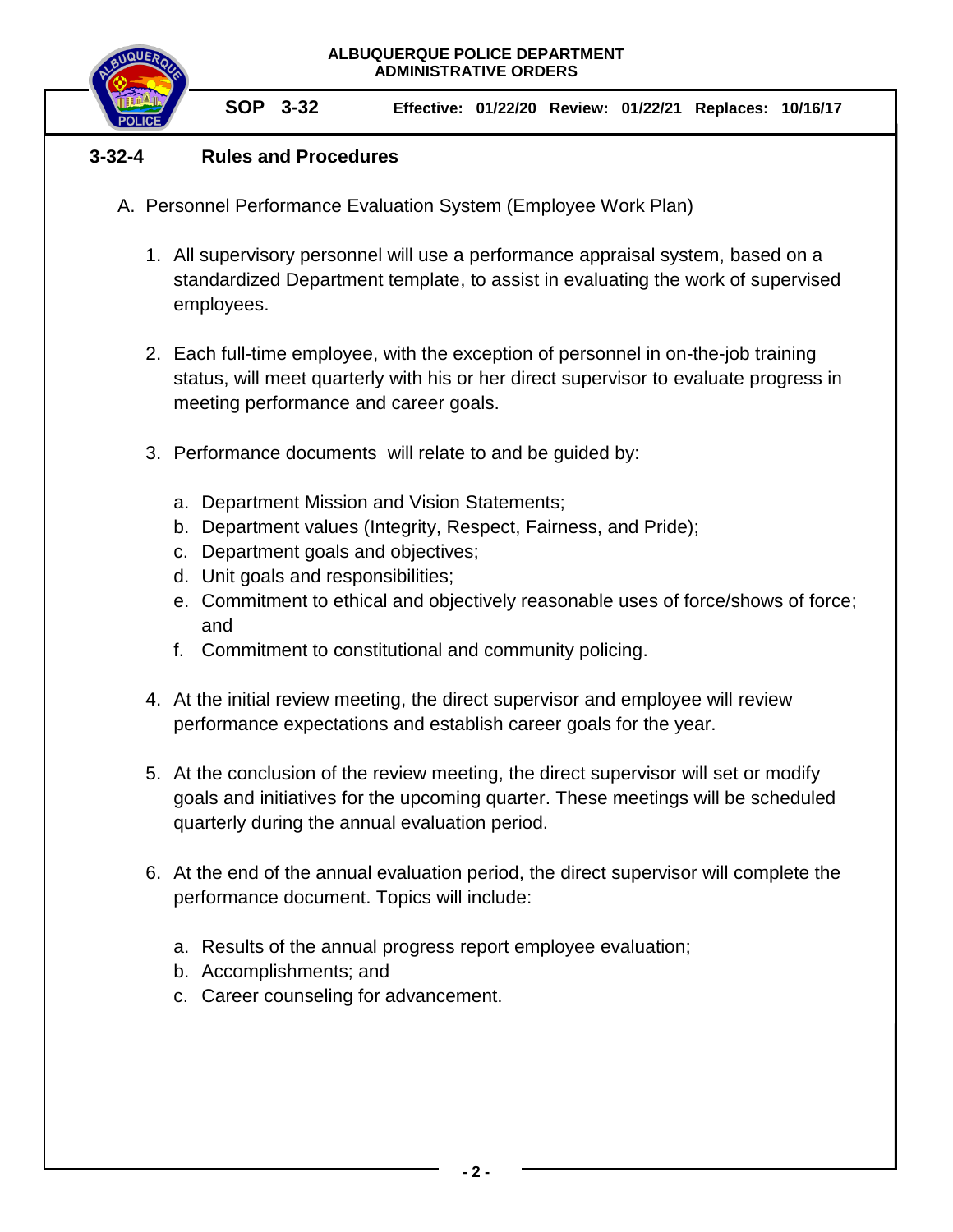

**SOP 3-32 Effective: 01/22/20 Review: 01/22/21 Replaces: 10/16/17**

- 7. To ensure accurate and complete evaluations, supervisors are responsible for entering relevant events into an employee's performance document. These events should be entered in the performance document in a timely manner that is consistent with training. Relevant events include, but are not limited to, the following:
	- a. Commendations and/or awards;
	- b. Use of Force incidents; and
	- c. Policy violations.
- 8. When inputting information pertinent for the progress report, the employee's direct supervisor will be responsible for checking all available Department databases, to ensure the employee is accurately evaluated based upon all available information.
- 9. Employees shall have the right to submit written responses to all derogatory documents placed in their human resources file or performance document. Written responses will be placed in the appropriate file. Derogatory material may be purged within twelve (12) months from the employee's human resources file at the respective Deputy Chief's discretion.
- 10.The direct supervisor's immediate superior will review each employee's performance evaluation rating for timeliness, accuracy, completeness, fairness, and impartiality. All are required to approve or deny the ratings by the respective due date.
- 11.Police cadets and recruit officers in On-the-Job Training (OJT) status will be evaluated using tools provided by the Department's training academy Field Training Evaluation Program.
- 12.The direct supervisor and employee will review the performance document in quarterly progress report meetings. Documents shall be completed and submitted through Peoplesoft Performance by their checkpoint or annual due date. The Personnel Management Division will notify the appropriate Deputy Chief of all overdue performance documents.
- B. Rating Period

7

1. The initial review meeting will take place within 30 days from the transfer date of personnel.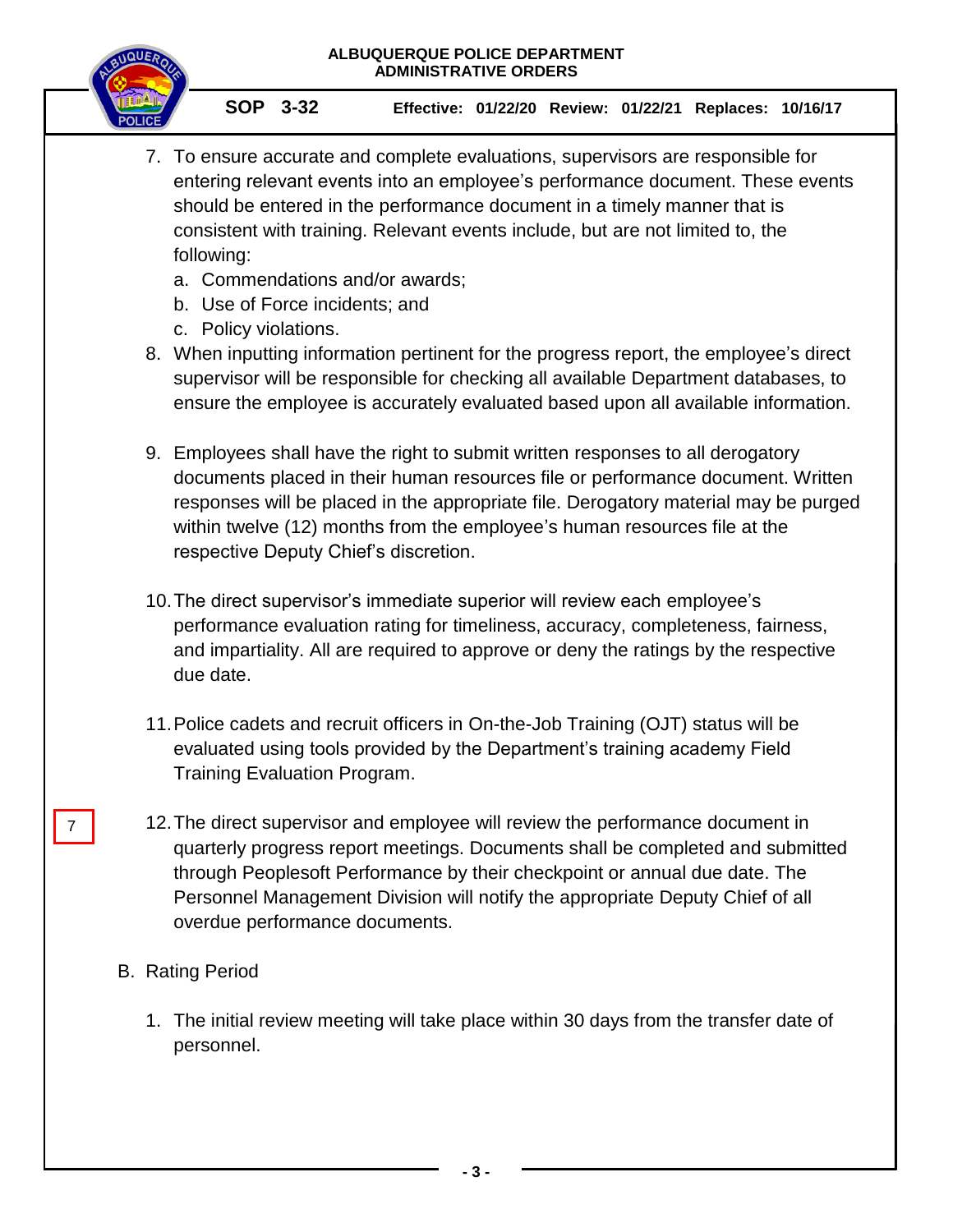

- 2. The rating period will be on an annual basis. In addition, upon the transfer of either the employee or the direct supervisor, the direct supervisor will prepare a Performance Document prior to the transfer for the portion of the rating period that has occurred under his/her supervision.
- 3. Department employees, with the exception of those in OJT status, will use the established rating period in Peoplesoft.
- C. Training Talent Management

Department personnel will be trained on performance evaluations. Additional training will be conducted for newly promoted personnel to the rank of Sergeant and Lieutenant to include Acting Sergeants.

- D. Probationary and Newly-Promoted Employee Progress Reports Sworn Employees
	- 1. As part of the final Performance Document, a Performance Progress Report will be completed as follows:
		- a. Quarterly reports, upon the completion of OJT for employees promoted to Sergeant and Lieutenant for the first year following promotion.
		- b. Quarterly reports, upon the completion of OJT for patrolman second class for the first year.
- E. Unsatisfactory Performance
	- 1. If a supervisor believes an employee is not performing satisfactorily, the supervisor will meet with the employee to document and discuss these concerns and identify performance deficiencies. Based on the meeting, the supervisor may adjust the performance document to assist the employee in meeting objectives. This meeting should be scheduled as soon as the supervisor is made aware of the employee's unsatisfactory performance. Supervisors are expected to document disciplinary concerns and correct deficiencies of their subordinates in the performance document.
	- 2. Unsatisfactory work performance may include, but is not limited to the following:
		- a. Policy violations;
		- b. Failure to conform to work standards established for the person's rank, grade, or position;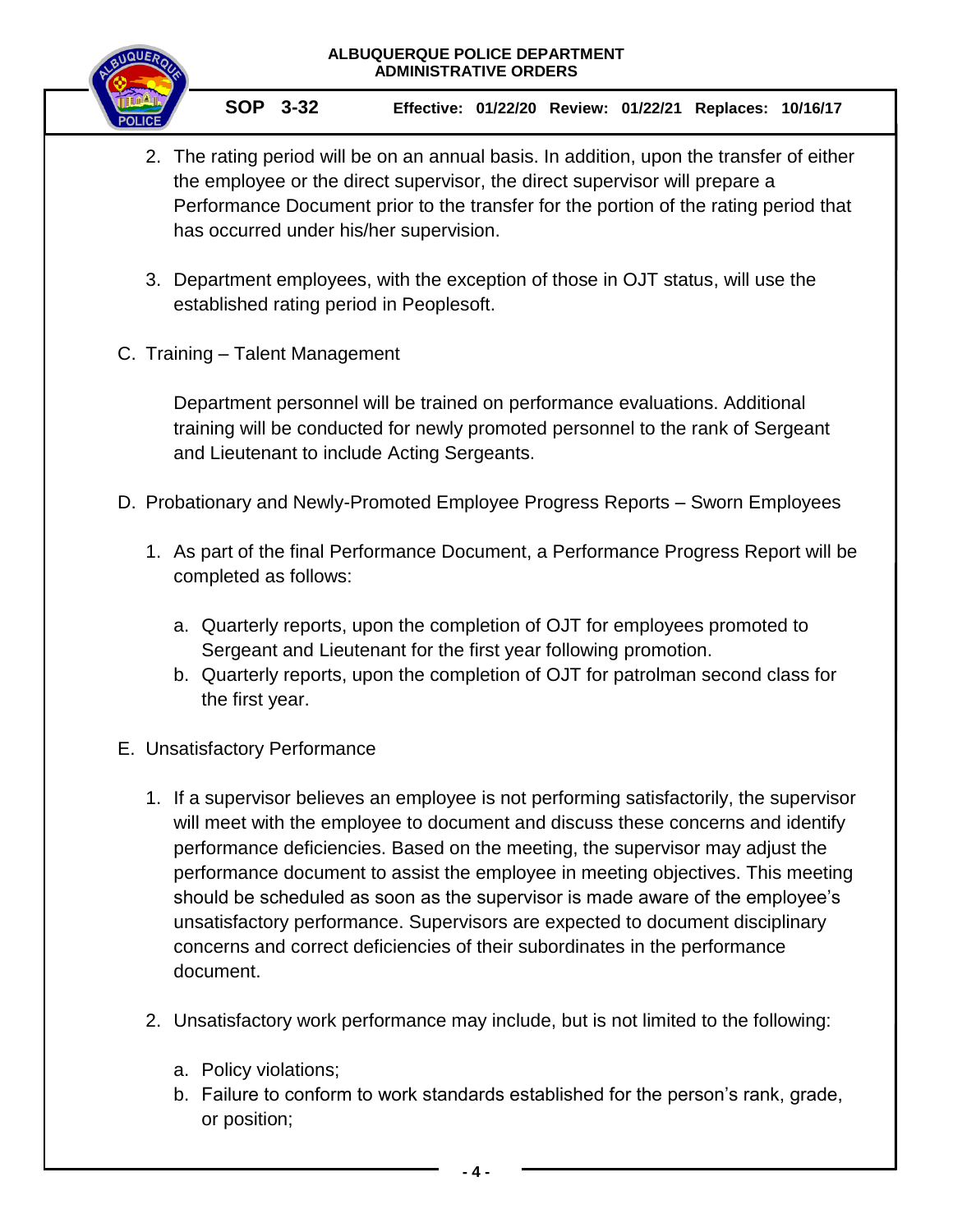